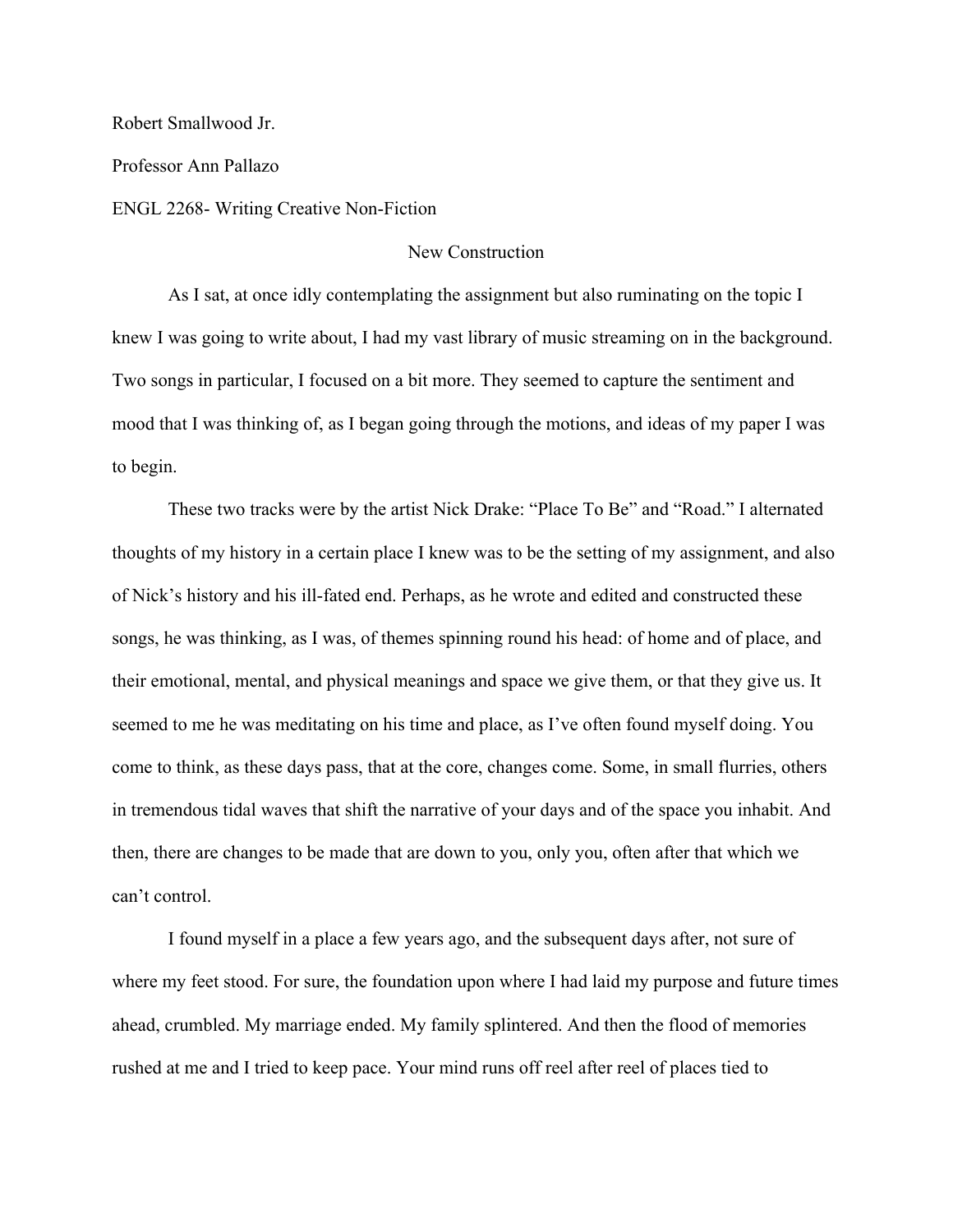particular events; the most minuscule minor detail along the wall of the stairwell where you can picture your daughter sitting down, patiently learning to tie her shoelaces, to the moments we all tend to mark as definitive in our lives, as when my stepdaughter crossed a line into further independence, as she began to maintain balance of her bike by herself for the first time. We try to hold onto these memories, trying to get them to stand still, though they hang in the balance. Meanwhile, the background is dropping and moving along, forever steady, as we struggle to compromise the vacuum of our life and times in it with this ever-surging tide.

I recently took a trip back to a place where I once was a part of a family; myself, my wife, my daughter, and my step-daughter. As I came upon the turn into the road that led directly to our townhome, I could feel the sense of place envelop me. It's as if it's a ghost, a spirit all its own. It clings there, draping upon the tall, swaying trees, its presence felt just above the surface of the grass. There was a heavy silence as I meandered across the fields and meadows behind where we once lived. I had a keen eye of any detail that seemed to show change, that was different than before. I had a camera with me to capture what I was seeing, and also feeling, within and around me. That's important to recognize; I'm not sure if you'd feel the same way in a similar situation, but there is a sense of being outside of yourself. It's as if you were once alive a certain way, in a certain time, a different person altogether. Years turn into something almost intangible.

There were murmurs and the soft echoes of my girls giggling, weaving through the brush and woods, lingering in the air and in my heart. I saw landmarks; the old trees with brittle bark, the rough edged rocks and formations in the ground, the old marsh behind a building in the back of where we were once. A flash would come, and I'd see my girls crouched down, collecting sparkly stones and pebbles and investigating a spider web or roly-poly. A wonderful view of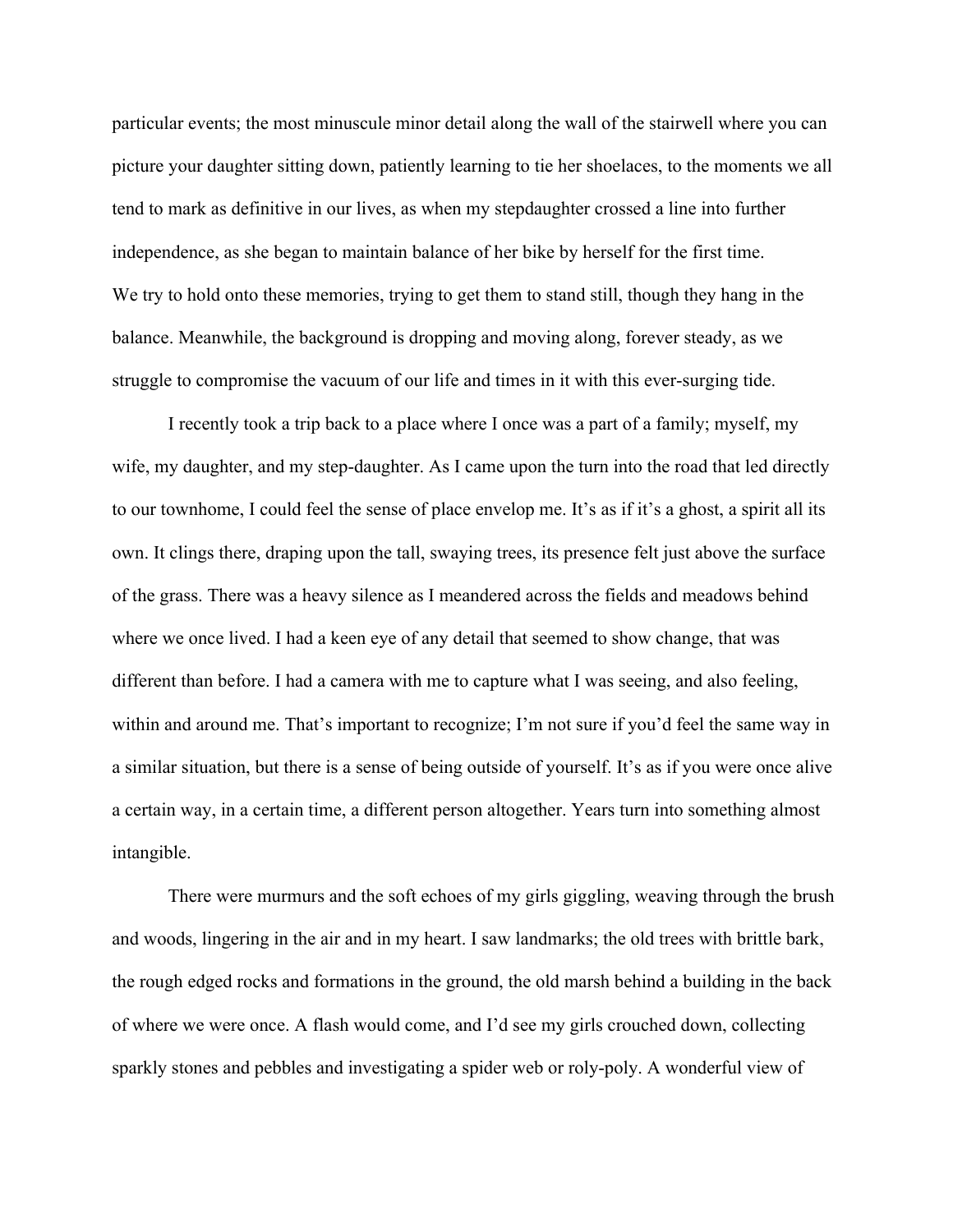their presence almost speaking to me. It wrapped me in a warm glow, only to evaporate and leave a somewhat hollow mood within a concave chasm of only whispers, subtle laughter and giggles, and ambient sounds fading in and out.

I looked upon Central College Presbyterian Church, the roots of which began as far back as 1842, where my daughter began her first forays into schooling in their preschool. I parked my car, got out under the robust sun, and stood there. I kept thinking - "This was once home. This is where Madeline's footsteps began. This is where I, and we, spent years." And now, as I went about the campus where I walked my daughter each and every weekday to the door of her classroom, my steps felt weak. It's as if you enter an entirely different realm. Every step seemed to touch the ground as if entering water; a shimmer, a ripple, both entering a physical space and liquid form. I meandered about throughout the area, noticing everything, senses heightened; where my stepdaughter caught the bus, where I'd stand to watch her walking back from afternoon drop-off, where I'd race with my daughter along the small hillside slopes that were off to the side of the church and school, as we waited for her sister to arrive back home. I drove into the property of Columbus Colony, next door to where we resided, an organization that cares for the deaf and blind. The girls and I would wander around the sidewalks there and lots, often without a specific direction or cause, going from here to there searching for something along our little adventure paths. Would we capture a new ladybug? Would we uncover a shiny new rock? Would we spot a new bird to learn about and try mimicking their call? We'd lovingly stroll down the sidewalks built upon the land there. At the far end of their property, we would encounter the marsh in the back, oftentimes spotting several female white tailed deer, perhaps a fawn or two, especially in autumn. My wife and I would warmly and naturally hold hands as we witnessed the frolicking of our children. We all look for retreats, and this was one of ours, the somewhat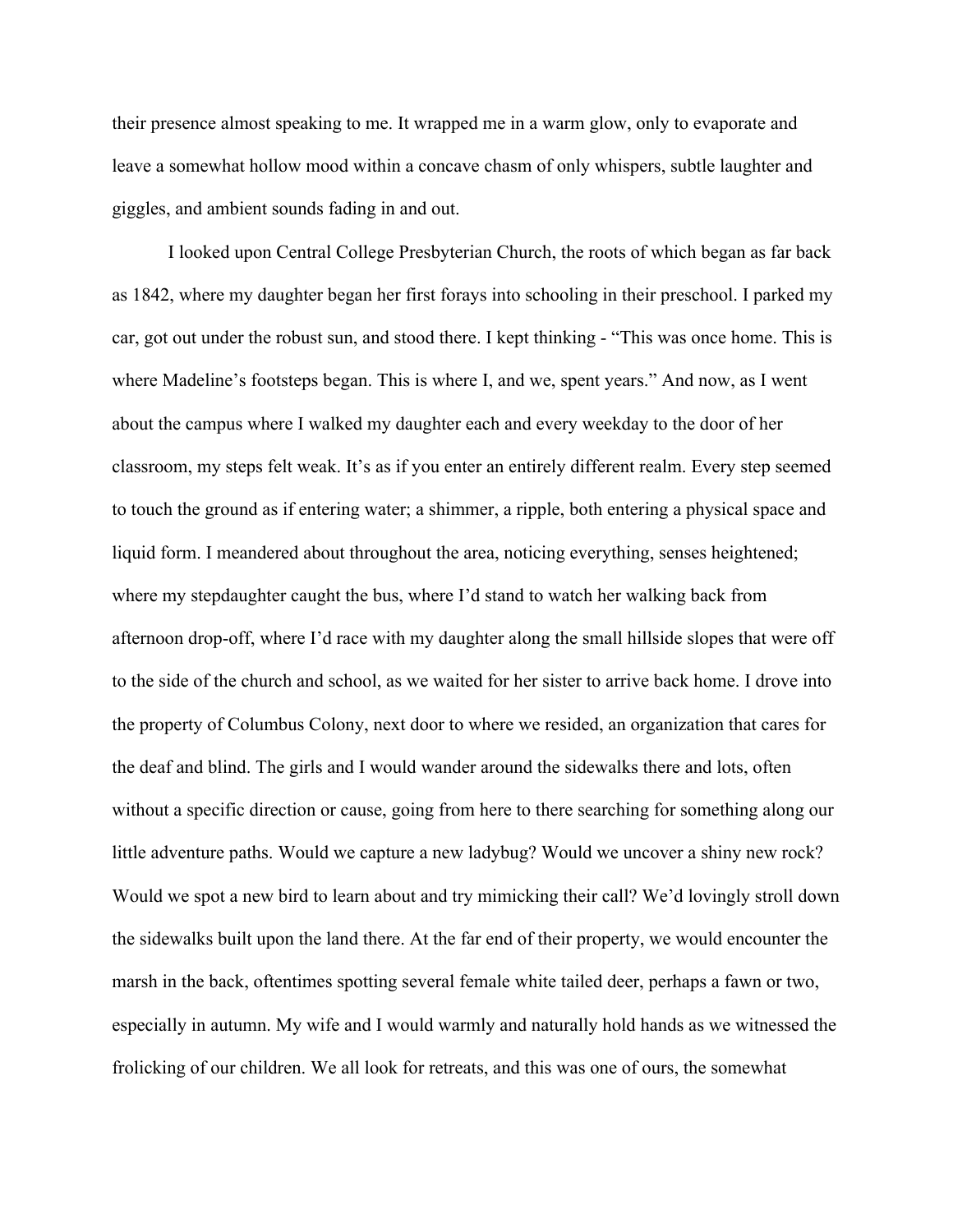quieter space not even more than a mile or so from busy Sunbury Road. Then, I drove to where there used to be a walking and bike path leading directly to Inniswood Metro Park, only to find that the trail had been widened, trees had been uprooted and removed, and a huge development of new apartments were in the place of the old, abandoned, and dilapidated outcrop buildings that were once there and havens of mysterious strolls for my girls and I. I sat in my car, said nothing and felt as if I wasn't breathing. I just dead stared at everything laid out, painfully trying to cull concrete details from what was before me, as it once was.

On and on, I would sit in my car a bit each time I drove to a new spot. I sat and gazed longingly. I could feel all of the old times and voices and sights rain down on me. I'd look around from time to time, almost embarrassed of what I was feeling inside or how I looked, juggling my feelings of sentimentality. I could still see these things, my children's bikes and stroller, their small legs of youthful energy walking and running and bounding, their glorious curiosity both benefitting from the excitement I tried imbuing within them of the world around, even their own backyard, but also providing me such great lift of spirit as their father. I felt such great heights then, and miss it like nothing else.

I left for my car once more before lunch. I sat there, looking out at all of it and then back down to my steering wheel, seemingly over and over again. I was hesitant. I was procrastinating. I was delaying the inevitable. That the family I was once a part of, lived here, together, long ago. That we no longer lived here, nor were a family anymore. And that I must go. I didn't want to leave. Not only physically leaving this place that I know well, but mentally and emotionally. I didn't and don't want to leave this place altogether. I hadn't been back in four years and thought "When will I come back? When will I return again?", knowing both the warmth and melancholy of venturing here. I broke a bit, quietly drew a tear or two, and tried to center myself enough to